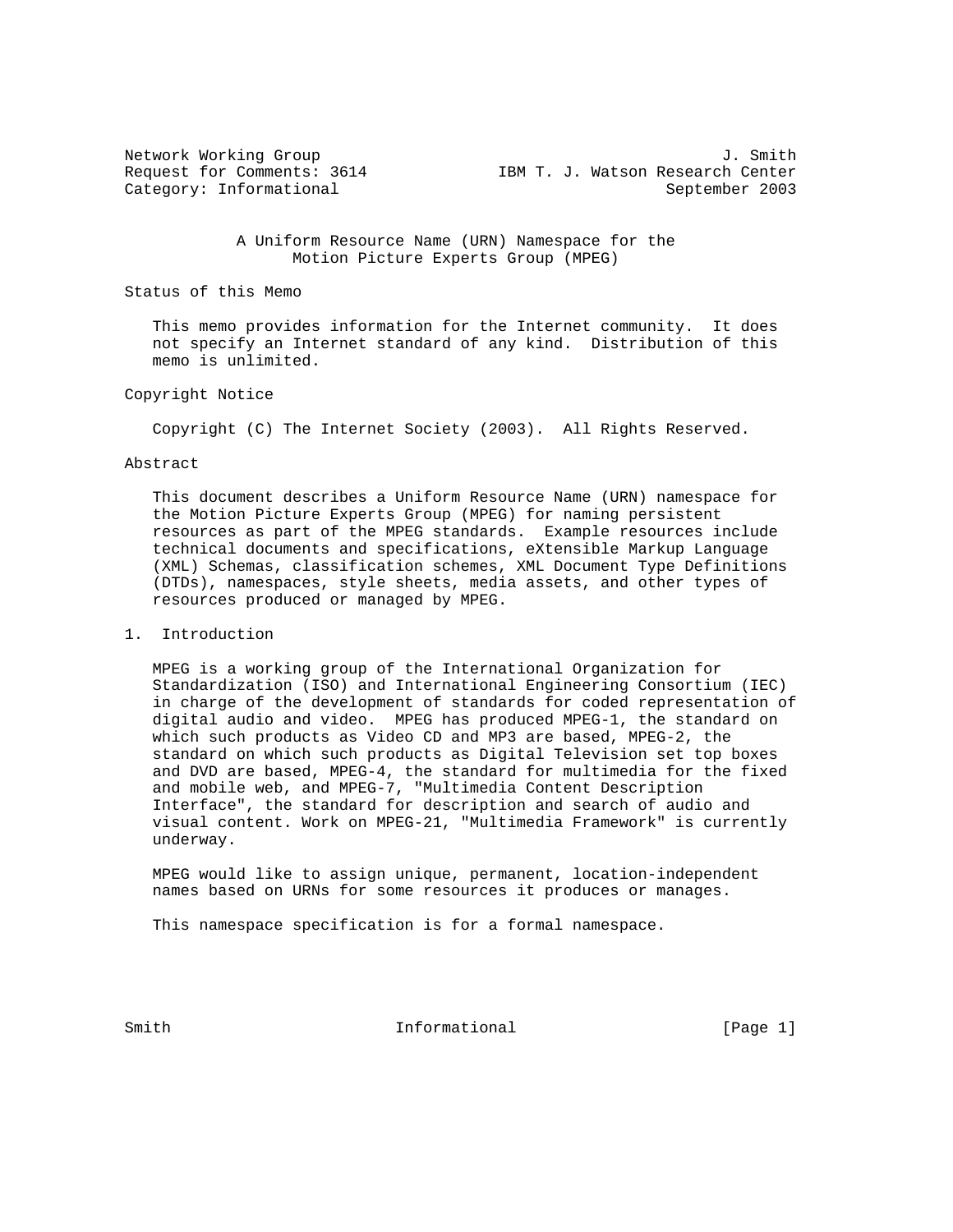```
2. Specification Template
```
Namespace ID:

"mpeg"

Registration Information:

 Version: 1 Date: 2001-11-20

Declared registrant of the namespace:

| Name:        | John R. Smith                    |
|--------------|----------------------------------|
| Title:       | Chair, MPEG MDS Subgroup         |
| Affiliation: | IBM T. J. Watson Research Center |
| Address:     | 30 Saw Mill River Road           |
|              | Hawthorne, NY 10532 USA          |
| Phone:       | $+1$ (914) 784-7320              |
| Email:       | irsmith@watson.ibm.com           |
|              |                                  |

Declaration of structure:

 URNs assigned by MPEG will have the following hierarchical structure based on the organizational structure of the MPEG standards:

urn:mpeg:{standard name}:{assigned US-ASCII string}

 where "{standard name}" is a US-ASCII string that conforms to URN Syntax requirements ([RFC2141]) and corresponds to the name of an MPEG standard (such as "mpeg1", "mpeg2", "mpeg4", "mpeg7", "mpeg21", and

 "{assigned US-ASCII string}" is a US-ASCII string that conforms to URN Syntax requirements ([RFC2141]).

 The individual URNs shall be assigned by MPEG through the process of development of MPEG standards.

Relevant ancillary documentation:

None

Identifier uniqueness considerations:

MPEG shall establish unique identifiers as appropriate.

Smith  $Informational$  [Page 2]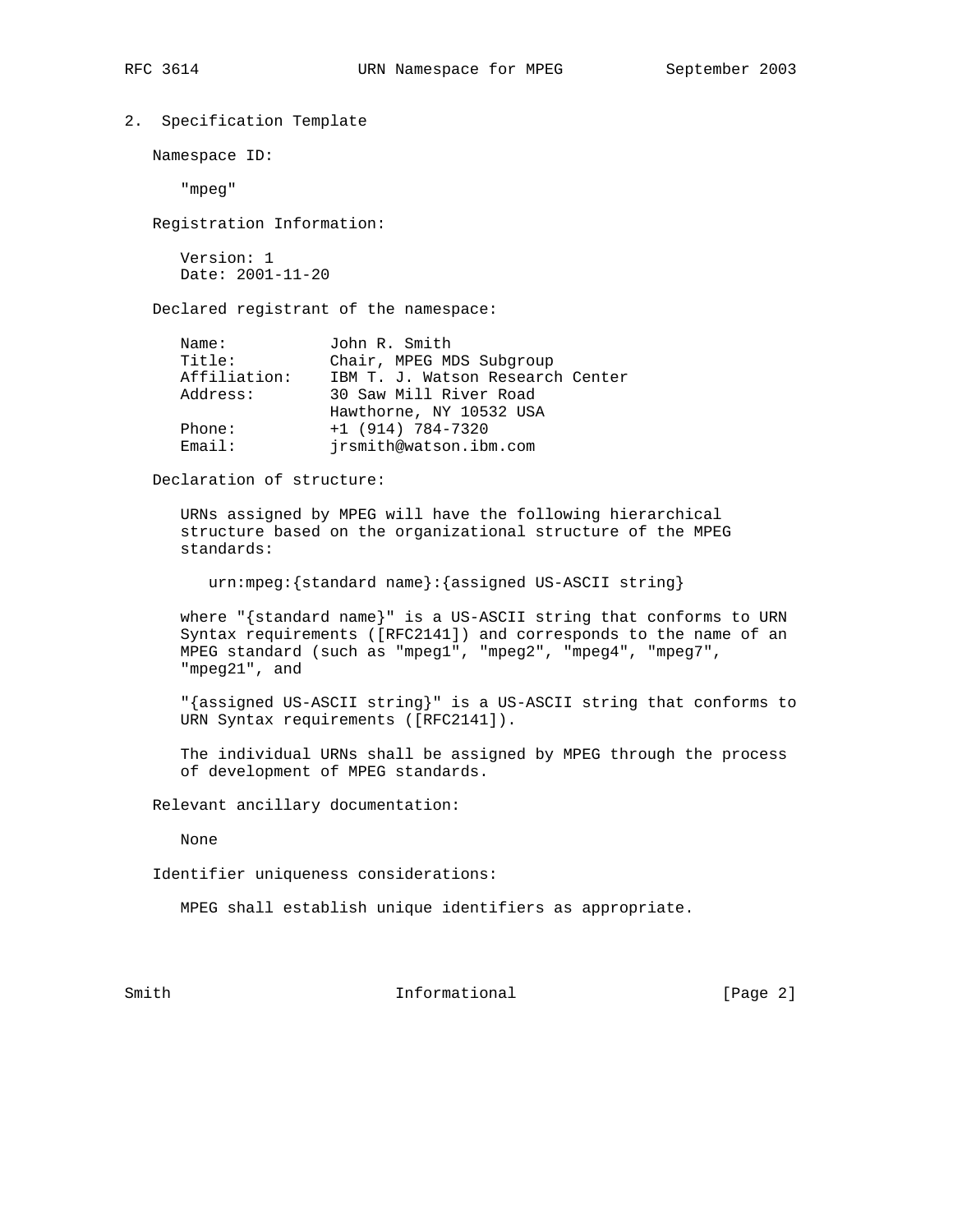Uniqueness is guaranteed as long as the assigned string is never reassigned for a given standard name and that the standard name is never reassigned.

Identifier persistence considerations:

 MPEG is committed to maintaining the accessibility and persistence of all resources that are officially assigned URNs by the organization.

 Persistence of identifiers is dependent upon suitable delegation of resolution at the level of "standard name"(s), and persistence of standard name assignment.

Process of identifier assignment:

 Assignment is limited to the owner and those authorities that are specifically designated by the owner. MPEG may designate portions of its namespace for assignment by other parties.

Process of identifier resolution:

 The owner will develop and maintain "URN catalogs" that map all assigned URNs to Uniform Resource Locators (URLs) specifically to enable Web-based resolution of named resources. In the future an interactive online resolution system may be developed to automate this process.

 The owner will authorize additional resolution services as appropriate.

Rules for Lexical Equivalence:

 The "standard name" is case-insensitive. Thus, the portion of the URN:

urn:mpeg:{standard name}:

 is case-insensitive for matches. The remainder of the identifier must be considered case-sensitive.

Conformance with URN Syntax:

No special considerations.

Validation mechanism:

None specified. The owner will develop and maintain URN catalogs.

Smith  $Informational$  [Page 3]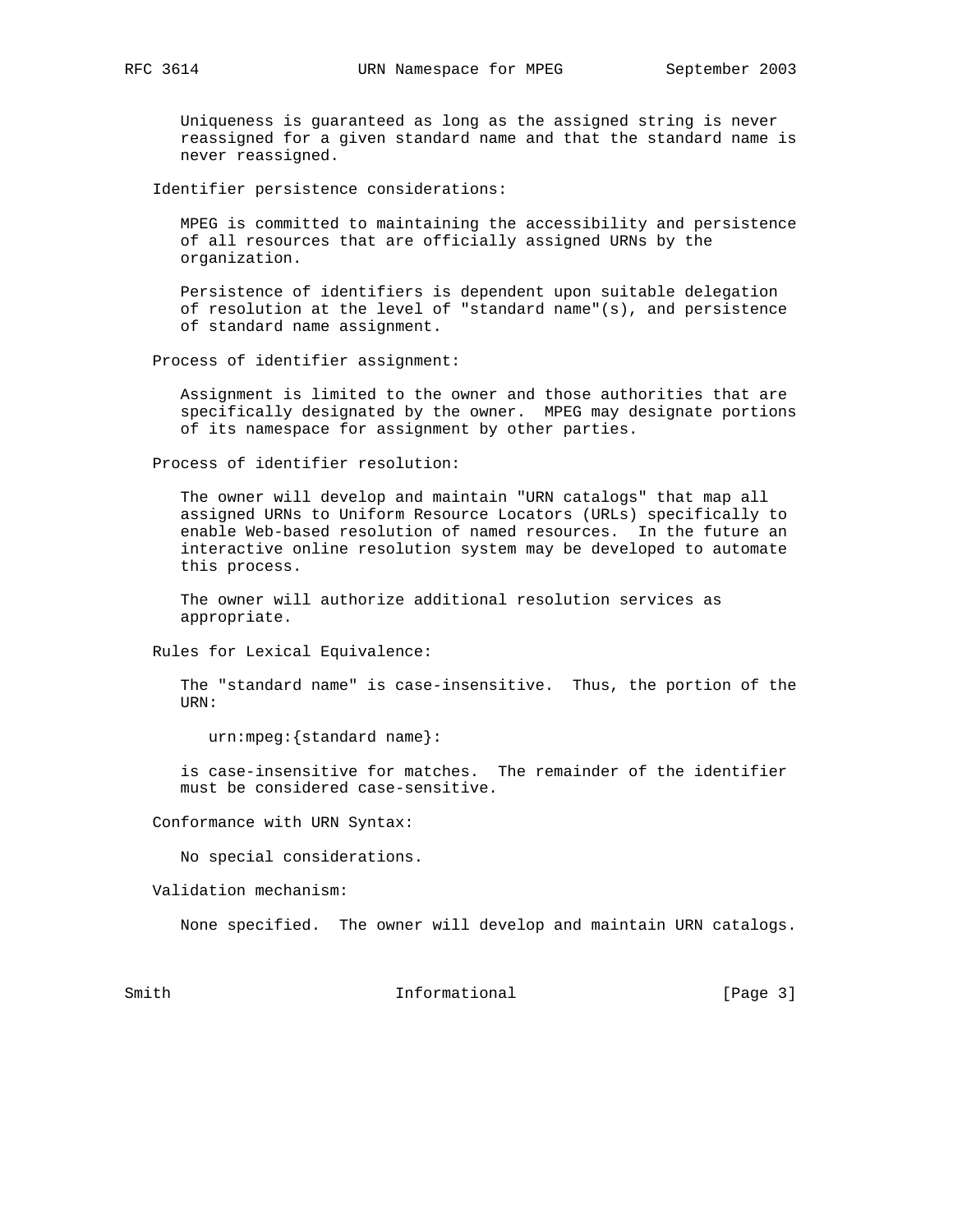The presence of a URN in a catalog indicates that it is valid.

Scope:

Global

3. Examples

 The following examples are not guaranteed to be real. They are presented for pedagogical reasons only.

 urn:mpeg:mpeg7:schema:2001 urn:mpeg:mpeg7:cs:VideoDomainCS:2001 urn:mpeg:mpeg7:cs:GenreCS:2001 urn:mpeg:mpeg7:cs:ContentCS:2001

4. Namespace Considerations

URN assignment procedures:

 The individual URNs shall be assigned through the process of development of MPEG standards by the Moving Picture Experts Group (MPEG), which is a working group of ISO/IEC.

URN resolution/delegation:

 The resolution and delegation shall be determined through the process of development of MPEG standards by the Moving Picture Experts Group (MPEG). MPEG has developed requests for registration authority for MPEG-7 classification schemes and MPEG-21 identification systems. These registration authorities shall be responsible for corresponding parts of MPEG namespace.

Type of resources to be identified:

 Types of resources to be identified include XML schema definition files, classification schemes, identification systems.

Type of services to be supported:

 Types of services supported include controlled term lookup in classification schemes, resolution of ids in identification systems.

Smith  $Informational$  [Page 4]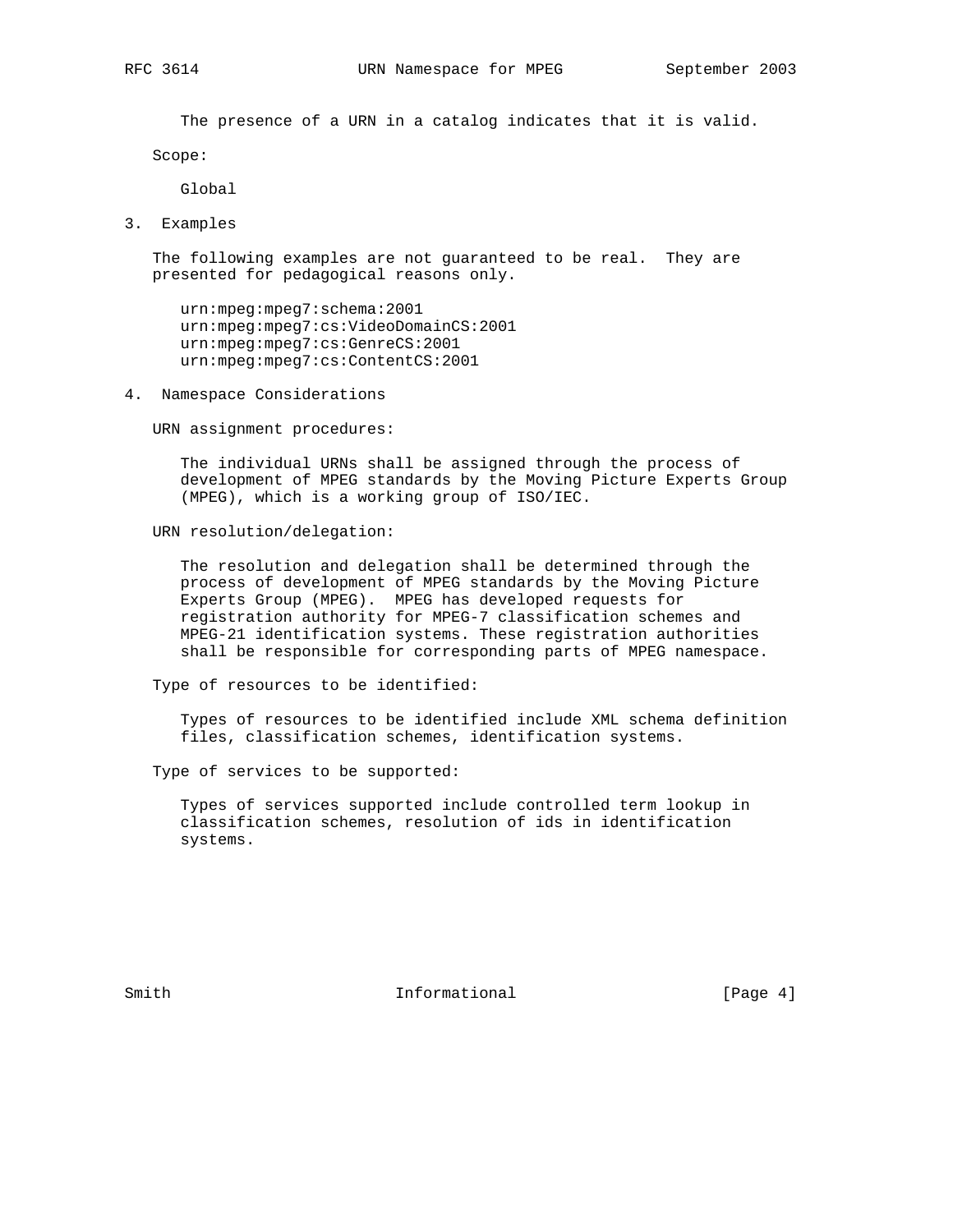# 5. Community Considerations

Open assignment and use of identifiers within the namespace:

 With on-going development of MPEG standards, MPEG shall establish requirements for assignment and use of identifiers within MPEG namespace. MPEG has already established requirements for assignment and use of MPEG-7 classification schemes under MPEG namespace. A registration authority shall have the responsibility for processing third party requests for registering classification schemes.

Open operation of resolution servers for the namespace (server):

 With on-going development of MPEG standards, MPEG shall establish requirements and seek candidates for operating resolution servers as appropriate.

 Creation of software that can meaningfully resolve and access services for the namespace (client):

 With on-going development of MPEG standards, MPEG shall develop reference software implementations of its standards.

6. Security Considerations

 There are no additional security considerations other than those normally associated with the use and resolution of URNs in general.

7. IANA Considerations

 The IANA has registered formal URN namespace 12, to MPEG within the IANA registry of URN NIDs.

8. Normative References

[RFC2141] Moats, R., "URN Syntax", RFC 2141, May 1997.

9. Author's Address

 John R. Smith IBM T. J. Watson Research Center 30 Saw Mill River Road Hawthorne, NY 10532 USA

 Phone: 1 (914) 784-7320 EMail: jrsmith@watson.ibm.com

Smith  $Informational$  [Page 5]